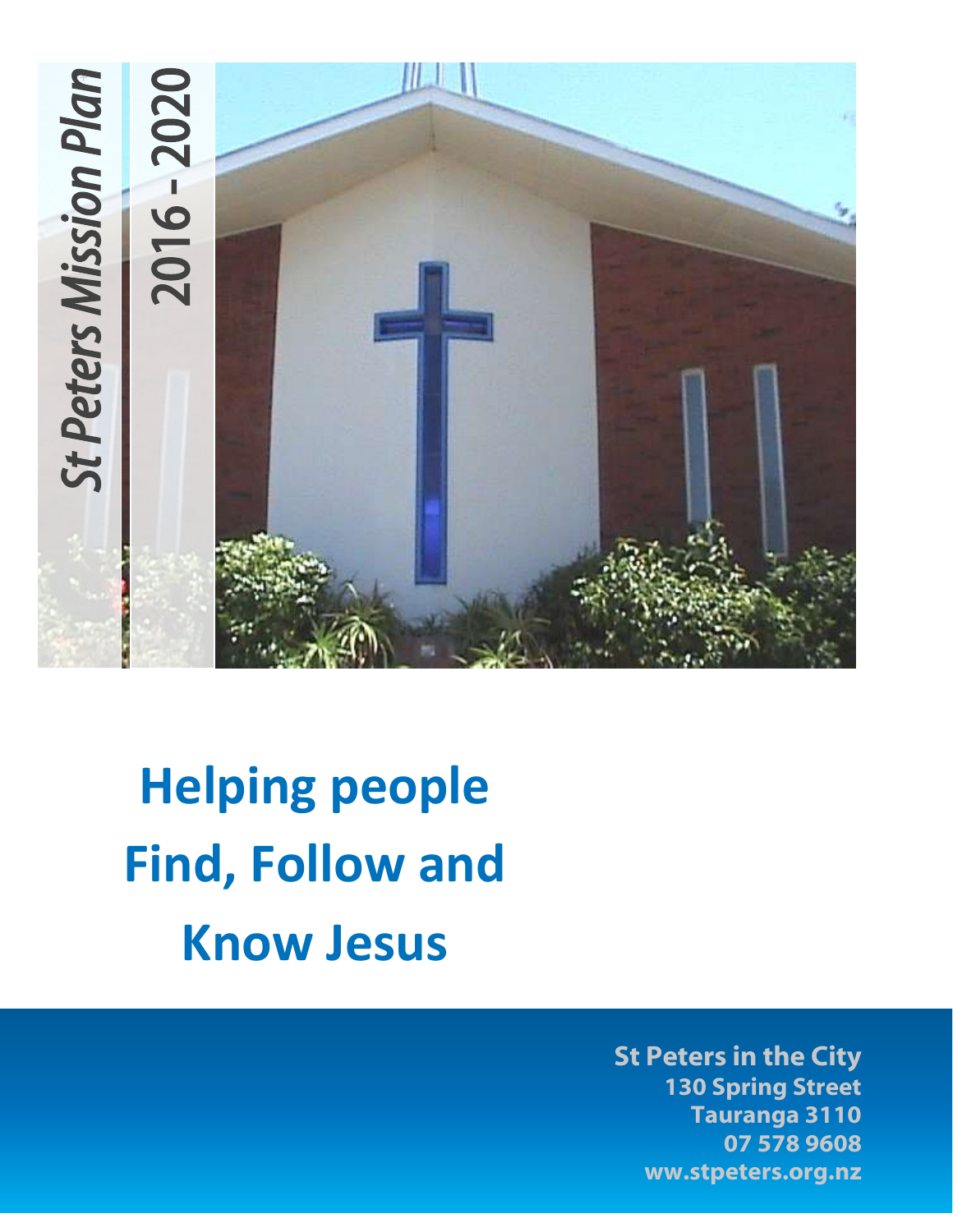

## **St Peters Mission Plan 2016-2020**

Life was designed to be lived to the full. At St Peters, we want to help you live life to the full, the fullness of Christ. Our Mission plan is designed around growing people. We believe that God grows His kingdom by growing people – people who are coming to believe in Him, people who are learning to follow Christ, and people who are giving their whole lives to God's mission.

This document is a draft and we want your input and ideas, your prayer and your passion to turn this paper document into a living letter.

The Plan has three elements:

- Our Mission & Vision What
- Our Strategy and Values How
- Our Action Plan When and Where.

We believe that that people need to lay solid foundations for their life of faith and that these take time to develop, so we are commited to helping people lay good foundations. We are also aware that people often make the biggest changes in their lives in quite short time-spans in what we can call catalytic experiences and so we are commited to providing these. Thirdly, we believe that God doesn't want us to grow alone and so we are commited to encouraging people into deep friendships and lasting small groups where we can know Christ together.

We want to be an open and welcoming community integrating new people into the heart of our church, but most of all we would like to grow by bringing our friends and neighbours to Christ, not by impersonal advertising but with life on life relationship.

We value excellence but not above authenticity  $-$  we gather for Worship and we disperse to serve and influence our community. We delight to include members of the wider community as fellow helpers beside us when we serve and we always point to Christ who we believe is the hope of the world.

You and Jesus are the heart of our Mission Plan. We, the people of St Peters, by prayer, by conversation and by invitation will bring our friends and neighbours to come to know Christ There is no magic bullet or course or event that will replace the hard work of you bringing your friends to Christ but we as a church exist to help you achieve that goal. You are not alone. Your small group will encourage you and your church will provide events for you to invite your friends to. You, the Christians, you are God's strategy to bring many people to faith. Life will never be boring while you are engaged in this the most exciting of all adventures. It will push you further than a mountain climb, stretch you more than a bungy jump and challenge you more than an advanced degree – but you will never feel more alive than when you are on-mission with Jesus.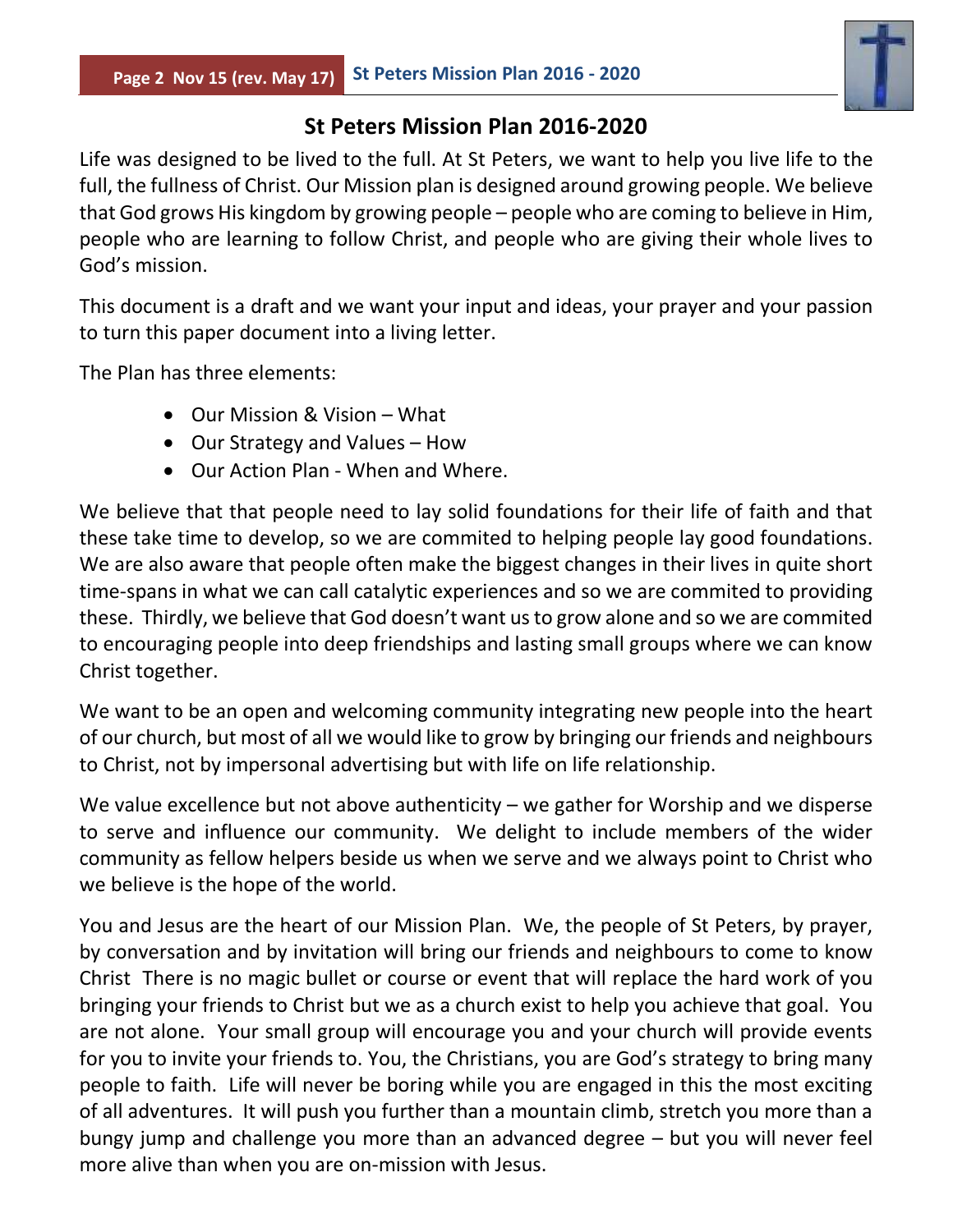



#### **Element One: Our Vision and Mission:**

#### **Vision Statement:** To be **'Soul for the City.'**

Our Vision is outwardly focused. We desire our city to be impacted by Jesus and his message, and we want to make a positive spiritual imapct on our city, by being Salt and Light.

**Mission Statement: Helping people Find, Follow and Know Jesus.**

Our Mission is summed up in a simple diagram where we see people moving across the diagram as they grow deeper in faith. We start by praying, sharing and inviting people to consider Christ. The first transition is to recognise who our friends and neighbours are and to add spiritual value to our relationships, in the hope that they will come to believe. The second transition is taking new believers and helping them become established followers. The third transition is to take faithful followers and invite them to see how all of life can be lived for God's mission.



**St Peters Mission: Helping people Find, Follow and Know Jesus**

Our Mission is very people centred rather than activity centred; we want to be growing people. Our aim is to grow all of us as Christian Missionaries who will bring others to faith. Our aim for pastoral care is spiritual care that asks how we can love people and draw them closer to Christ.

Our Mission is to see more people come to Christ, more people be well discipled as followers of Christ and more people treating life as being on Mission with God. That challenges us to provide excellent flexible facilities, leadership and staff who focus on coaching and developing people and catalytic events and programmes. We also think beyond parish boundaries, church location and the sacred / secular divide.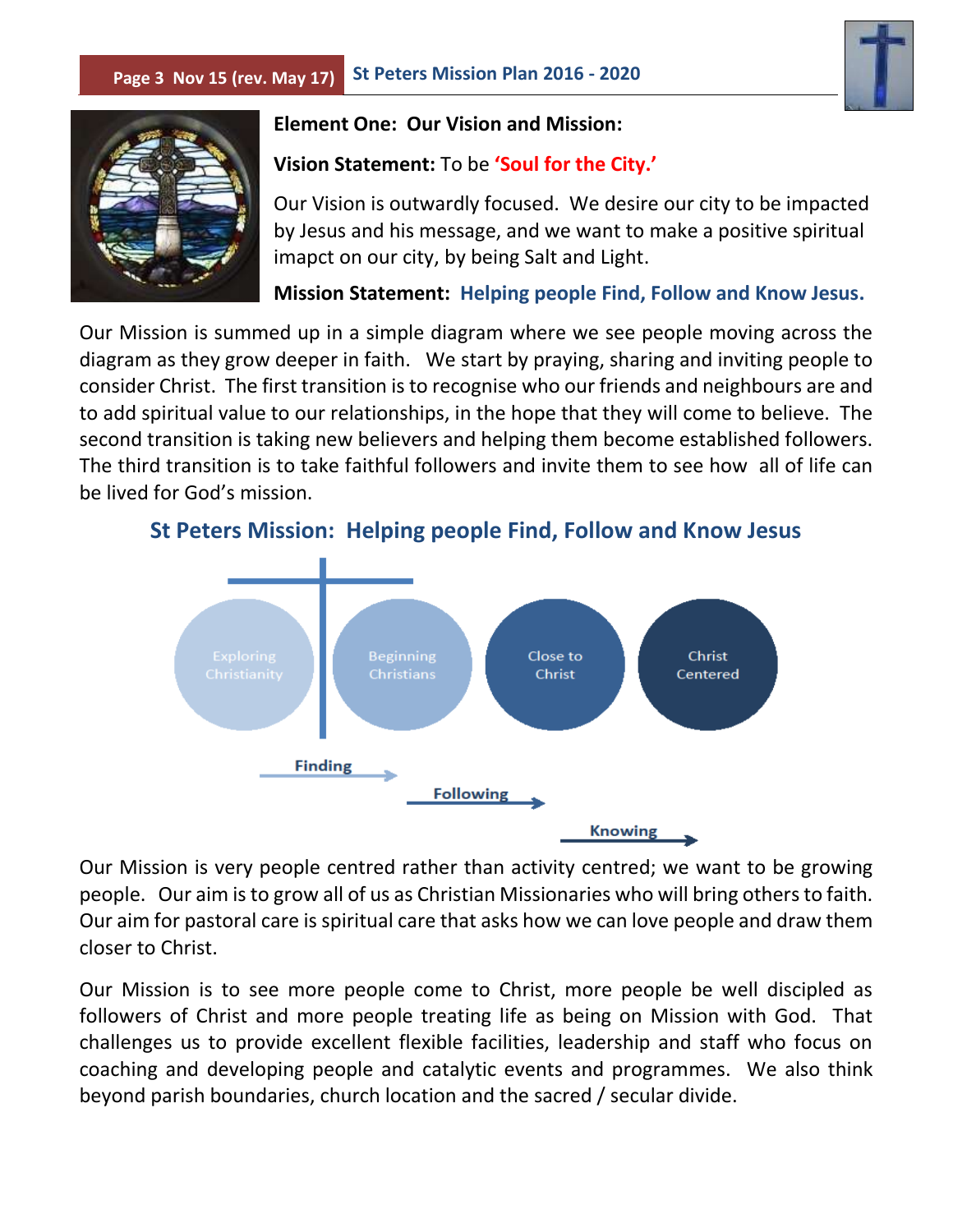#### **Page 4 Nov 15 (rev. May 17) St Peters Mission Plan 2016 - 2020**





#### **Element Two: Our Strategy & Values (DNA)**

Our strategy is to grow what we call 'the DNA of a healthy Christian' in each of our people. We believe that spiritual health leads to numerical and personal growth and fires people to serve in God's Kingdom.

The DNA model is a goal and teaching plan for our church. It is also what we will ask new members to commit to. At its simplest,

we encourage members in five areas; to practice individual spiritual disciplines (learning), to belong to a small group (loving), to attend regular worship (worshipping), to frequently serve (serving) and to invite others to join or deepen their life of faith (inviting). The words in brackets are our church values that encompass these practices but are also a little wider.



## Learning, Loving, Worshipping, Praying, Serving and Inviting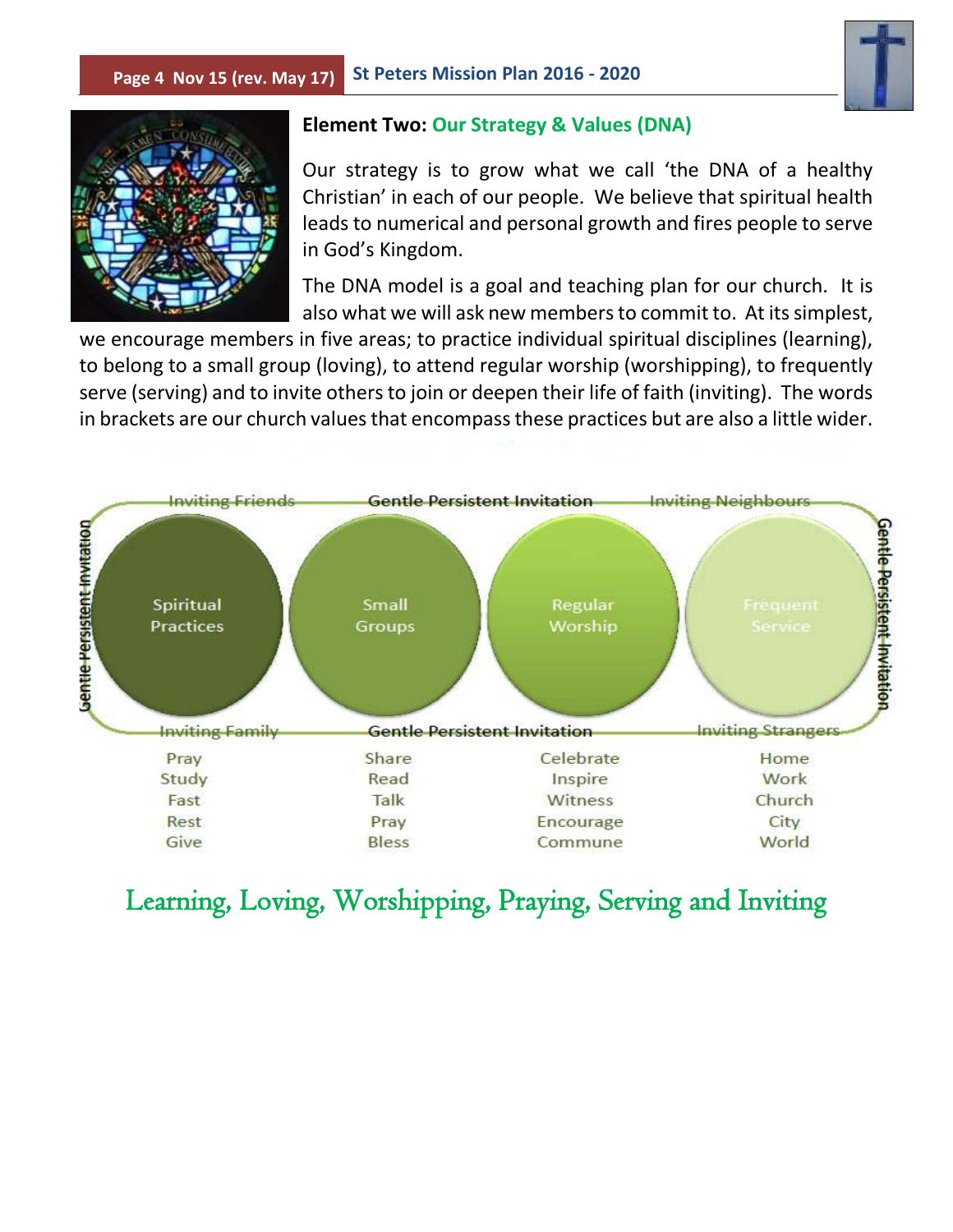



#### **Element Three: Action Plans**

The third element looks at what we will do and where we will run activities and programmes. We see the world as God's classroom and mini-mission trips as some of the best avenues to grow disciples, whether it be gardening in Welcome Bay, business place Alpha at the Hospital, or working in the Philippines. We plan to identify contexts that provide experiences that grow our people. We will become an action/reflection church where we are hungry to learn, because our faith is being

demanded of us. Our work colleagues will see us forgoing chocolate for Lent and ask us "Why?", and we will be prepared to give an answer!

#### **For our next 5 year plan we are looking at 6 Key Foci for action:**

## **KEY FOCUS 1: City Focus**

**What:** To engage with and serve the CBD, University and city residential area

**Why:** Evangelism, growth, discipleship, service

**Now:** A modest series of passive engagements with the CBD and neighbourhood for most of the year. Some contact opportunities through St Peters House, Child care and ICONZ and IFG contacts. A significant contact with the homeless community through a Lunch each Tuesday. A small civic engagement with Elders attending the Deputy Mayors prayer meeting once a month, and the rental of our buildings for council purposes. An annual Christmas Dinner serving 200 plus.

**Then:** A regular Students ministry with tertiary aged youth people. Regular social invitational opportunities for people living and working in the city, perhaps including neighbourhood street parties and groups such as an apologetics group - thinking matters with food.

**Metric:** 50 new believers baptized

## **KEY FOCUS 2: Invitation Focus**

**What**: Equipping each other to share our faith.

**Why:** So that we can see increasing numbers finding faith in Jesus.

**Now:** Modest numbers of people coming to faith through youth, Alpha and CAP.

**Then:** Increasing numbers of adult baptisms. Testimonies of life change regularly offered. Regular opportunities to learn how to share our faith effectively.

**Metric:** 100 labourers equipped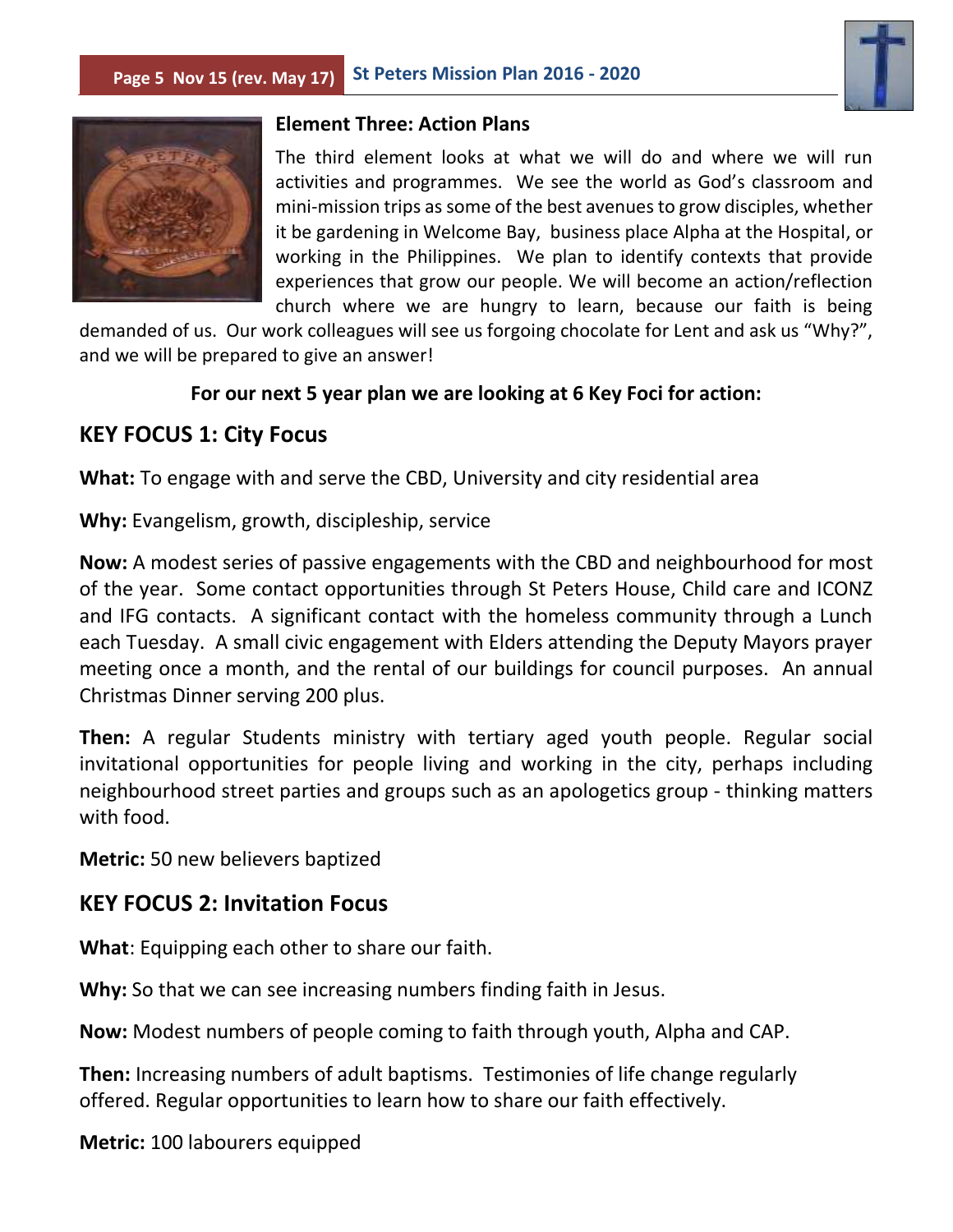

## **KEY FOCUS 3: Nurture Focus**

**What**: Cultivate a sense of Whanau among all our members

**Why**: To demonstrate the love of God in community.

**Now:** Small group carrying most of the responsibility. Disconnect between generations. Serving at an individual level. Back door problem.

**Then:** Active involvement of all members. A sense of belonging and commitment. Willing well supported workers. 90% people in small groups. Established follow up systems. Greater depth of spiritual maturity. Development of leaders.

**Metric:** 10 new small groups.

## **KEY FOCUS 4: Spiritual Focus**

**What:** To grow our prayer base and life.

**Why:** To undergird every activity with prayer and develop people in all the DNA facets

**Now:** Fragmented prayer strategy with small numbers of people active in a few areas. Lack of apparent engagement in the current ways that we offer and cultivate prayer. Limited participation in prayer events and prayer after Sunday services.

**Then:** Noticeable increase in personal and corporate prayer. Every member has a prayer partner or participates in some form of prayer group. A range of settings and groupings for participation. Clear mechanisms for prayer with opportunities for witness and encouragement for others.

**Metric**: 1000 people prayed for by name.

## **KEY FOCUS 5: Finance Focus**

**What:** To retire debt and build a solid financial platform for ministry into the future.

**Why:** To unleash the power of generosity.

**Nov 2015:** \$750K debt, \$50K interest per year, Significant Budget Deficit. **May 2017:** \$332K debt, \$24K interest per year

**Then:** Zero debt by 2020, small surplus (10% of Budget in cash as buffer.)

**Metric**: \$500,000 debt retired.